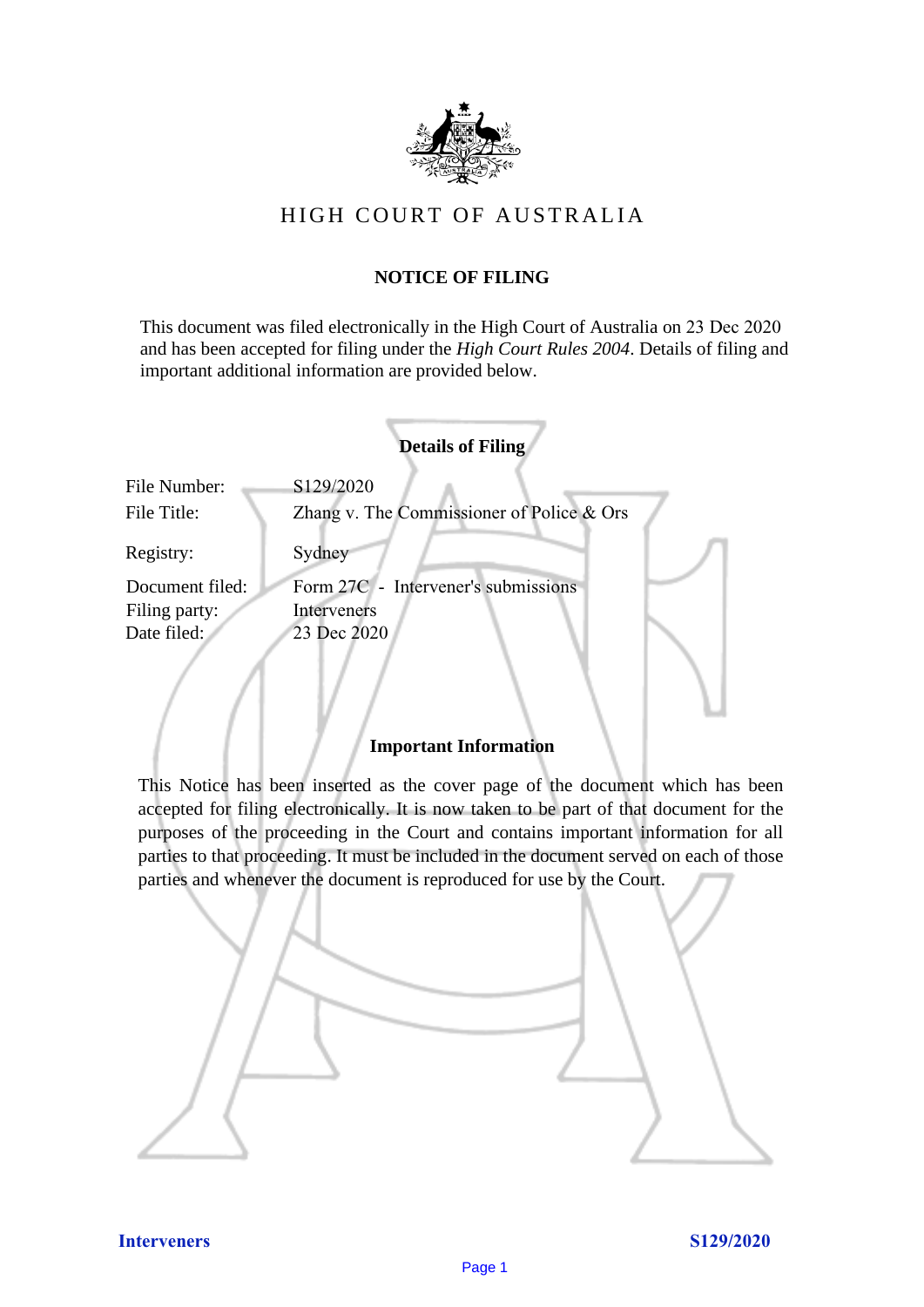## IN THE HIGH COURT OF AUSTRALIA IN THE HIGH COURT OF AUSTRALIA SYDNEY REGISTRY SYDNEY REGISTRY

## BETWEEN: BETWEEN:

#### JOHN SHI SHENG ZHANG JOHN SHI SHENG ZHANG

Plaintiff Plaintiff

and and

## 10 THE COMMISSIONER OF POLICE

First Defendant First Defendant

## JANE MOTTLEY JANE MOTTLEY

Second Defendant Second Defendant

## JOSEPH KARAM JOSEPH KARAM

Third Defendant Third Defendant

## MICHAEL ANTRUM MICHAEL ANTRUM

Fourth Defendant Fourth Defendant

20 20

## SUBMISSIONS OF THE ATTORNEY-GENERAL SUBMISSIONS OF THE ATTORNEY-GENERAL FOR THE STATE OF SOUTH AUSTRALIA (INTERVENING) FOR THE STATE OF SOUTH AUSTRALIA (INTERVENING)

## Part I: PUBLICATION OF SUBMISSIONS Part I: PUBLICATION OF SUBMISSIONS

1. This submission is in a form suitable for publication on the internet. 1. This submission is in <sup>a</sup> form suitable for publication on the internet.

# Part II: **INTERVENTION**

2. The Attorney-General for the State of South Australia (South Australia) intervenes 2. The Attorney-General for the State of South Australia (South Australia) intervenes pursuant to s 78A of the Judiciary Act 1903 (Cth) in support of the First Defendant.

#### 30 Part III: LEAVE TO INTERVENE

3. Not applicable. 3. Not applicable.

## Part IV: SUBMISSIONS

4. South Australia intervenes to make submissions in relation to the third and fourth 4. South Australia intervenes to make submissions in relation to the third and fourth questions stated for the opinion of the Full Court, namely whether ss 92.3(1) and questions stated for the opinion of the Full Court, namely whether ss 92.3(1) and 92.3(2) of the Criminal Code (Cth), contained within Schedule 1 of the Criminal Code Act 1995 (Cth) (the impugned provisions), are invalid because they impermissibly INTIE HIGH COLET OF ALSTRALIA<br>
SYDNEY REGISTRY<br>
INTER-COMMISSIONER OF POLICE<br>
THE COMMISSION OF POLICE<br>
FIG. COMMISSIONS OF POLICE<br>
FIG. DEAGRAM<br>
SIGNER KARAM<br>
INTERVENE ARRAM<br>
INTERVENCES (PROFILE ARRAM THE STATE OF SOUR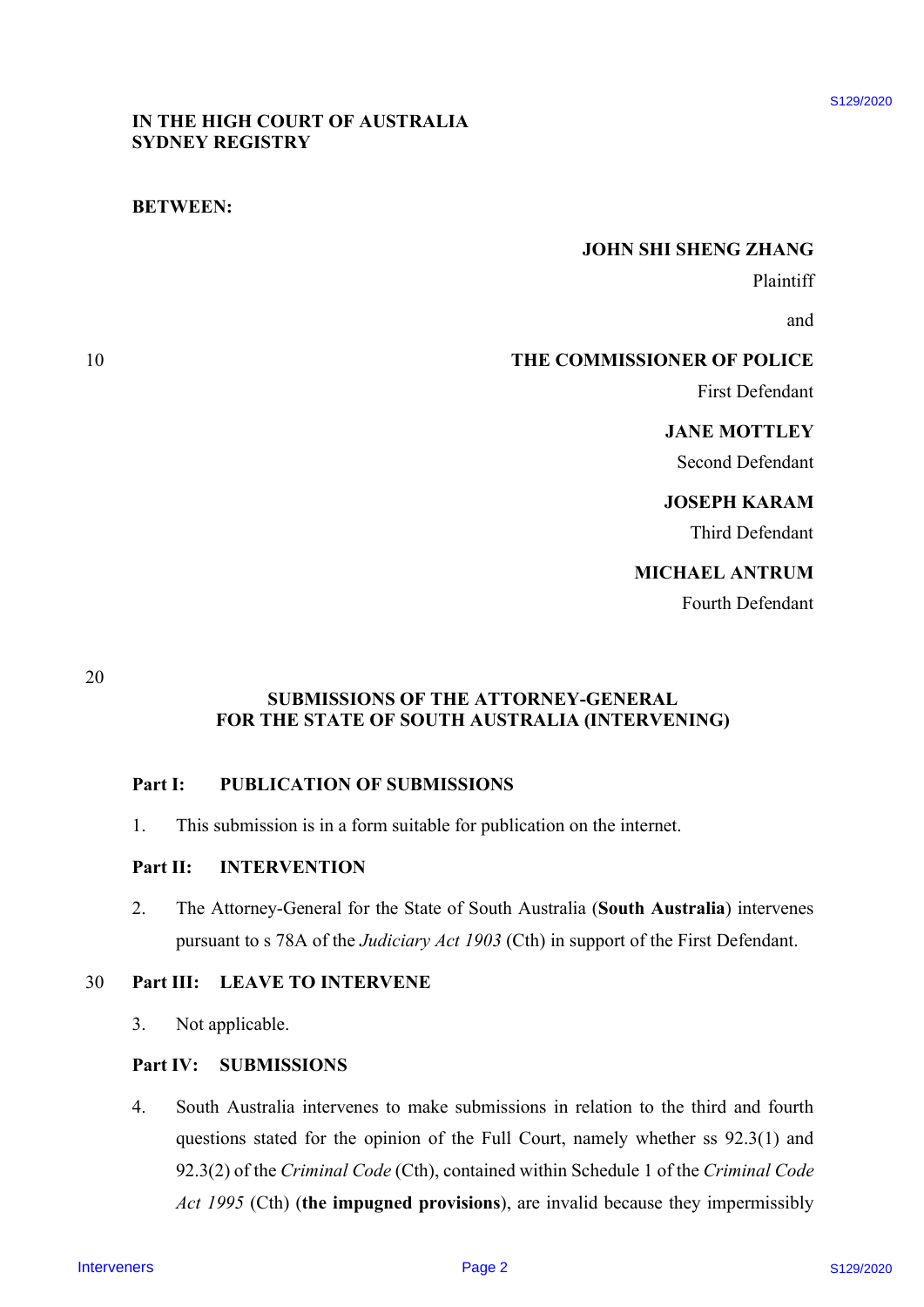burden the implied freedom of political communication. South Australia confines its burden the implied freedom of political communication. South Australia confines its submissions to principles relevant to the issue of whether the impugned provisions submissions to principles relevant to the issue of whether the impugned provisions pursue a legitimate end. pursue <sup>a</sup> legitimate end.

-2- -2-

- 5. South Australia submits that even if the Court accepts that at some level of generality South Australia submits that even ifthe Court accepts that at some level of generality the impugned provisions serve a purpose of the kind identified by the Plaintiff then, the impugned provisions serve <sup>a</sup> purpose of the kind identified by the Plaintiff then, contrary to the Plaintiff's submission,<sup>1</sup> that purpose is not incompatible with the constitutionally prescribed system of representative and responsible government. constitutionally prescribed system of representative and responsible government. Interior the implied freedom of political communication. Seath Assembla confiner is absolute to principle's relevant to the issue of whether the impagned provisions primes an lagaritmeterial.<br>
The remains absolute to the 5.
- 6. A purpose of preventing undisclosed or non-transparent foreign influence over A purpose of preventing undisclosed or non-transparent foreign influence over Australian political or governmental processes is a purpose that promotes transparency Australian political or governmental processes is <sup>a</sup> purpose that promotes transparency 10 of foreign influence over those processes. Transparency of foreign influences over 6.

10

20

a. protects against actual and perceived corruption and undue influence; a. protects against actual and perceived corruption and undue influence;

- b. better secures informed electoral choices; and b. better secures informed electoral choices; and
- c. better secures informed government decision-making. c. better secures informed government decision-making.

Such a purpose is not only compatible with our system of representative and Such a purpose is not only compatible with our system of representative and responsible government, it *preserves and enhances* that system and is necessarily legitimate. legitimate.

## Compatibility testing Compatibility testing

those processes: those processes:

- 7. The parties agree<sup>2</sup> that the constitutional validity of the impugned provisions is to be 20 determined through the application of the three-stage test espoused in  $McCloy$  v New South Wales<sup>3</sup> (McCloy) and Brown v Tasmania.<sup>4</sup> 7.
	- a. The first stage asks whether the impugned law effectively burdens the implied a. The first stage asks whether the impugned law effectively burdens the implied freedom of political communication in its terms, operation or effect. No further freedom of political communication in its terms, operation or effect. No further analysis need occur if a law does not effectively burden the implied freedom.<sup>5</sup>

<sup>1</sup> 1 Plaintiff's Submissions (PS) at [45]. Plaintiff's Submissions (PS) at [45].

<sup>2</sup> 2 PS at [29]; Joint Annotated Submissions of the First Defendant and the Attorney-General of the Commonwealth (intervening) (CS) at [17]. Commonwealth (intervening) (CS) at [17].

<sup>3</sup> 3 (2015) 257 CLR 178, 193-195 [2] (French CJ, Kiefel, Bell and Keane JJ). (2015) 257 CLR 178, 193-195 [2] (French CJ, Kiefel, Bell and Keane JJ).

<sup>4</sup> 4 (2017) 261 CLR 328, 363-364 [104] (Kiefel CJ, Bell and Keane JJ), 375-376 [155]-[156], 416 [277] (2017) 261 CLR 328, 363-364 [104] (Kiefel CJ, Bell and Keane JJ), 375-376 [155]-[156], 416 [277] (Nettle J), 478 [481] (Gordon J). (Nettle J), 478 [481] (Gordon J).

<sup>5</sup> 5 McCloy v New South Wales (2015) 257 CLR 178, 193-195 [2] (French CJ, Kiefel, Bell and Keane JJ), McCloy v New South Wales (2015) 257 CLR 178, 193-195 [2] (French CJ, Kiefel, Bell and Keane JJ), 230-231 [126] (Gageler J), 258 [220] (Nettle J), 280-281 [306] (Gordon J). 230-231 [126] (Gageler J), 258 [220] (Nettle J), 280-281 [306] (Gordon J).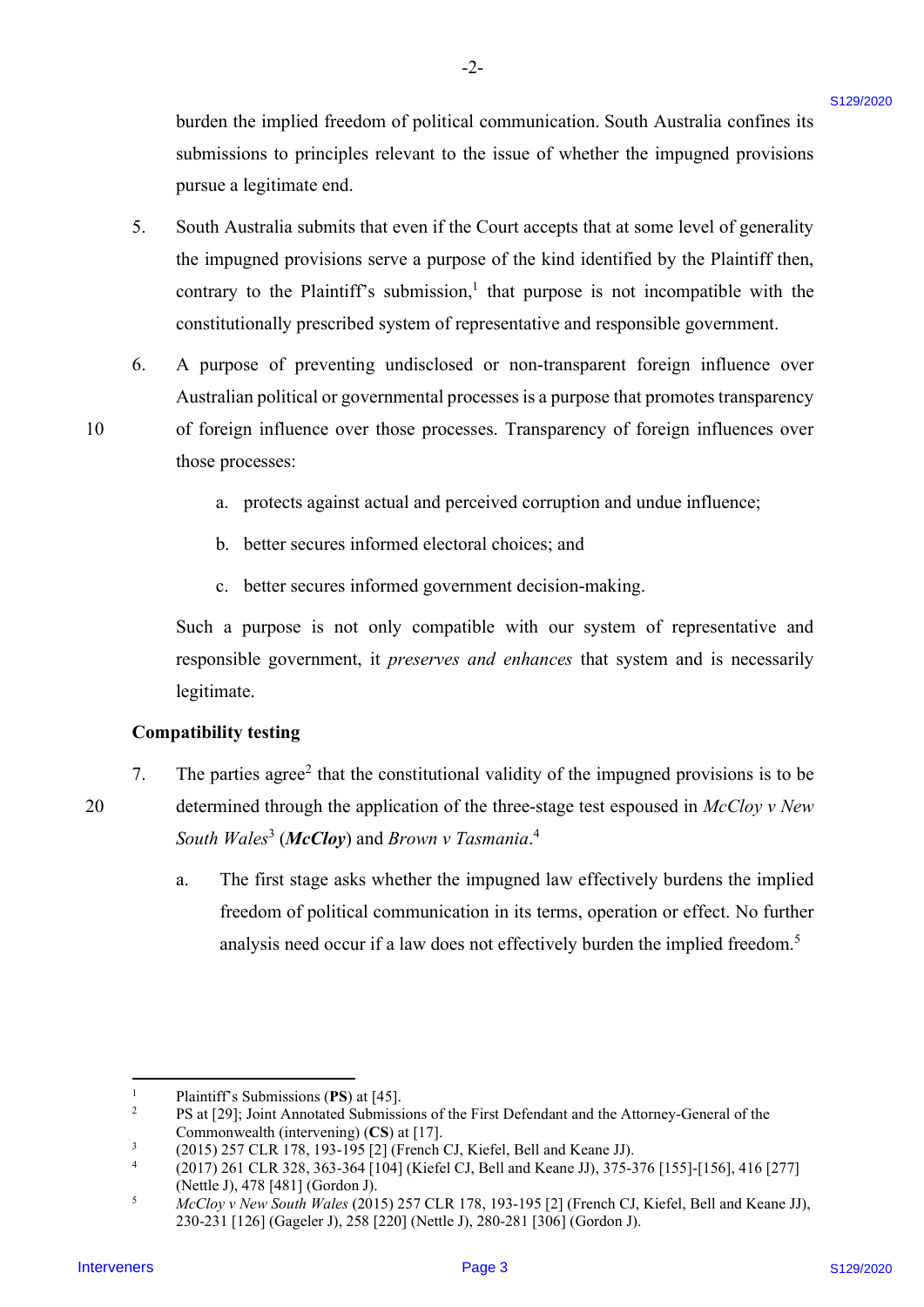b. The second stage asks whether the purpose of the law is legitimate, in the sense b. The second stage asks whether the purpose of the law is legitimate, in the sense that it is compatible with the maintenance of the constitutionally prescribed that it is compatible with the maintenance of the constitutionally prescribed system of representative and responsible government. system of representative and responsible government.

-3- -3-

- c. The third stage asks whether the law is reasonably appropriate and adapted to c. The third stage asks whether the law is reasonably appropriate and adapted to advance that legitimate object in a manner that is compatible with the advance that legitimate object in <sup>a</sup> manner that is compatible with the maintenance of the constitutionally prescribed system of representative and maintenance of the constitutionally prescribed system of representative and responsible government. A law "may be regarded as reasonably appropriate and responsible government. A law "may be regarded as reasonably appropriate and adapted or proportionate to the achievement of a legitimate object if the law is suitable, necessary and adequate in its balance".<sup>6</sup>
- 10 8. South Australia's submissions are directed to the second stage of the test, namely South Australia's submissions are directed to the second stage of the test, namely whether the impugned provisions pursue a legitimate end. Central to the analysis is whether the impugned provisions pursue <sup>a</sup> legitimate end. Central to the analysis is identification of the purpose of the law. The purpose is identified by ordinary process identification of the purpose of the law. The purpose is identified by ordinary process of statutory construction with particular attention to the mischief or mischiefs to which the law is directed.<sup>7</sup> In identifying the law's purpose at the level of abstraction relevant to the constitutional task, it is imperative not to elide a law's objects with its means to the constitutional task, it is imperative not to elide <sup>a</sup> law's objects with its means and practical effects.<sup>8</sup> 10 8.
- 9. Once the purpose has been identified at the appropriate level of abstraction, the inquiry Once the purpose has been identified at the appropriate level of abstraction, the inquiry proceeds to consideration of whether that purpose is legitimate, in the sense that it is proceeds to consideration of whether that purpose is legitimate, in the sense that it is compatible with the maintenance of the constitutionally prescribed system of compatible with the maintenance of the constitutionally prescribed system of 20 representative and responsible government. Again, the distinction between the law's representative and responsible government. Again, the distinction between the law's objects and its means and practical effects must be maintained. Incompatibility does objects and its means and practical effects must be maintained. Incompatibility does not result merely because a law has a burdening effect on the free flow of political not result merely because <sup>a</sup> law has <sup>a</sup> burdening effect on the free flow of political communication: the entire premise of the second and third stages of the test is that a communication: the entire premise of the second and third stages of the test is that <sup>a</sup> law with a burdening effect may be justified in the pursuit of some other end.<sup>9</sup> Nor does incompatibility result merely because a law employs *means* that effect a burden. In The second sugge roles whether the purpose of the law is legitimate, in the sense<br>that it is computable, with the maintumace of the constitutionally processed<br>as system of representation and the maintumace of the const 9.

<sup>6</sup> 6 Comcare v Banerji (2019) 93 ALJR 900, 913 [32] (Kiefel CJ, Bell, Keane and Nettle JJ).

<sup>7</sup> Brown v Tasmania (2017) 261 CLR 328, 362 [96], 363 [101] (Kiefel CJ, Bell and Keane JJ), 391 [208] Brown v Tasmania (2017) 261 CLR 328, 362 [96], 363 [101] (Kiefel CJ, Bell and Keane JJ), 391 [208] (Gageler J), 432 [321] (Gordon J); McCloy v New South Wales (2015) 257 CLR 178, 232 [132] (Gageler J), 432 [321] (Gordon J); McCloy v New South Wales (2015) 257 CLR 178, 232 [132] (Gageler J). (Gageler J). 7

<sup>8</sup> 8 See McCloy v New South Wales (2015) 257 CLR 178, 205 [40] (French CJ, Kiefel, Bell and Keane JJ); Brown v Tasmania (2017) 261 CLR 328, 362-363 [100] (Kiefel CJ, Bell and Keane JJ); Clubb v Edwards (2019) 93 ALJR 448, 504 [257] (Nettle J). Edwards (2019) 93 ALJR 448, 504 [257] (Nettle J).

<sup>9</sup> 9 McCloy v New South Wales (2015) 257 CLR 178, 193-194 [2(A)] (French CJ, Kiefel, Bell and McCloy v New South Wales (2015) 257 CLR 178, 193-194 [2(A)] (French CJ, Kiefel, Bell and Keane JJ). Keane JJ).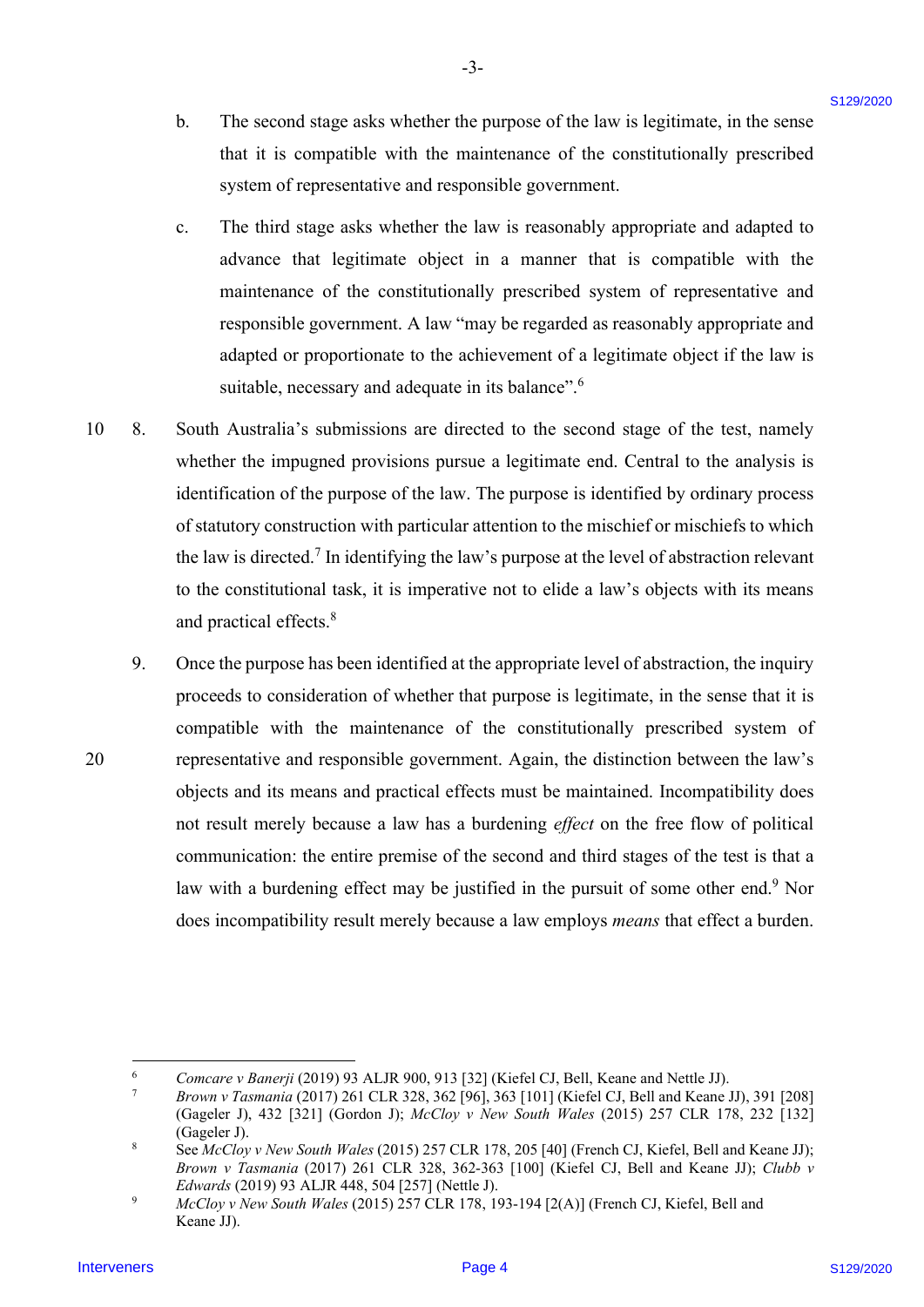The compatibility of means is to be determined by the graduated inquiry demanded of The compatibility of means is to be determined by the graduated inquiry demanded of proportionality testing that occurs at the third stage of the test.<sup>10</sup>

-4- -4-

- 10. To be compatible with our system of representative and responsible government, a To be compatible with our system of representative and responsible government, a legislative purpose need not positively promote or enhance that system. While a legislative purpose need not positively promote or enhance that system. While a purpose that does so will necessarily be legitimate, the promotion and enhancement of purpose that does so will necessarily be legitimate, the promotion and enhancement of that system does not mark the bounds of legitimate legislative purposes.<sup>11</sup> Laws will often pursue objects unrelated to the system of representative and responsible often pursue objects unrelated to the system of representative and responsible government. Those objects will be legitimate so long as they are not incompatible with government. Those objects will be legitimate so long as they are not incompatible with that system.<sup>12</sup> 10.
- 10 11. Nor does a legislative end need to pursue some public benefit as endorsed by the Nor doesa legislative end need to pursue some public benefit as endorsed by the judicial branch of government. It is for Parliament to determine the policies it pursues judicial branch of government. It is for Parliament to determine the policies it pursues in making laws for peace, order and good governance. The need to "respect in making laws for peace, order and good governance. The need to "respect parliamentary policy"<sup>13</sup> and the limits of "legitimate judicial scrutiny"<sup>14</sup> are reflected in the second stage of the test. The second stage does not invite the Court to sit in judgment of the policy choices made by Parliament. Rather, the second stage requires judgment of the policy choices made by Parliament. Rather, the second stage requires the Court to consider whether a law pursues a purpose that is incompatible with our the Court to consider whether <sup>a</sup> law pursues <sup>a</sup> purpose that is incompatible with our system of representative and responsible government: a purpose that would "impede system of representative and responsible government: <sup>a</sup> purpose that would "impede the functioning of that system and all that it entails".<sup>15</sup> In this respect, the application of the compatibility test would appear to differ from the test developed in other 20 jurisdictions.<sup>16</sup> In the Australian context, so long as a legislative purpose does not impede the constitutionally prescribed system of representative and responsible impede the constitutionally prescribed system of representative and responsible government, it will be legitimate.<sup>17</sup> government, it will be legitimate.!' The comparisotity of means is to be determined by the graduated inquiry demunned of<br>proportionally belonged that our costs at the data dasp of the basit when the sign of the basit well as the sign of the basit well as the  $10 \t 11.$ 20

#### A legislative end that promotes transparency is legitimate A legislative end that promotes transparency is legitimate

12. The Plaintiff submits that the impugned provisions pursue the purpose of "the 12. The Plaintiff submits that the impugned provisions pursue the purpose of "the prevention of any potential undisclosed or non-transparent foreign influence over prevention of any potential undisclosed or non-transparent foreign influence over Australian political or governmental processes, or over Australian democratic political Australian political or governmental processes, or over Australian democratic political

<sup>10</sup> Brown v Tasmania (2017) 261 CLR 328, 363-364 [104] (Kiefel CJ, Bell and Keane JJ), 478 [480]- Brown v Tasmania (2017) 261 CLR 328, 363-364 [104] (Kiefel CJ, Bell and Keane JJ), 478 [480]- [481] (Gordon J). [481] (Gordon J).

<sup>11</sup> Monis v The Queen (2013) 249 CLR 92, 148 [128] (Hayne J); Brown v Tasmania (2017) 261 CLR 328, 432 [320] (Gordon J). 328, 432 [320] (Gordon J).

<sup>12</sup> Brown v Tasmania (2017) 261 CLR 328, 432 [321] (Gordon J). Brown <sup>v</sup> Tasmania (2017) 261 CLR 328, 432 [321] (Gordon J).

<sup>13</sup> Comcare v Banerji (2019) 93 ALJR 900, 936 [165] (Edelman J). Comcare v Banerji (2019) 93 ALJR 900, 936 [165] (Edelman J).

<sup>14</sup> Mulholland v Australian Electoral Commission (2004) 220 CLR 181, 197 [33] (Gleeson CJ). Mulholland v Australian Electoral Commission (2004) 220 CLR 181, 197 [33] (Gleeson CJ).

<sup>15</sup> McCloy v New South Wales (2015) 257 CLR 178, 203 [31] (French CJ, Kiefel, Bell and Keane JJ). McCloy v New South Wales (2015) 257 CLR 178, 203 [31] (French CJ, Kiefel, Bell and Keane JJ).

<sup>&</sup>lt;sup>16</sup> For a discussion on compatibility testing in other jurisdictions see A Barak, *Proportionality*:

Constitutional Rights and Their Limitations (2012), 245-302. Constitutional Rights and Their Limitations (2012), 245-302. 17

Clubb v Edwards (2019) 267 CLR 171, 194 [44] (Kiefel CJ, Bell and Keane JJ). Clubb v Edwards (2019) 267 CLR 171, 194 [44] (Kiefel CJ, Bell and Keane JJ).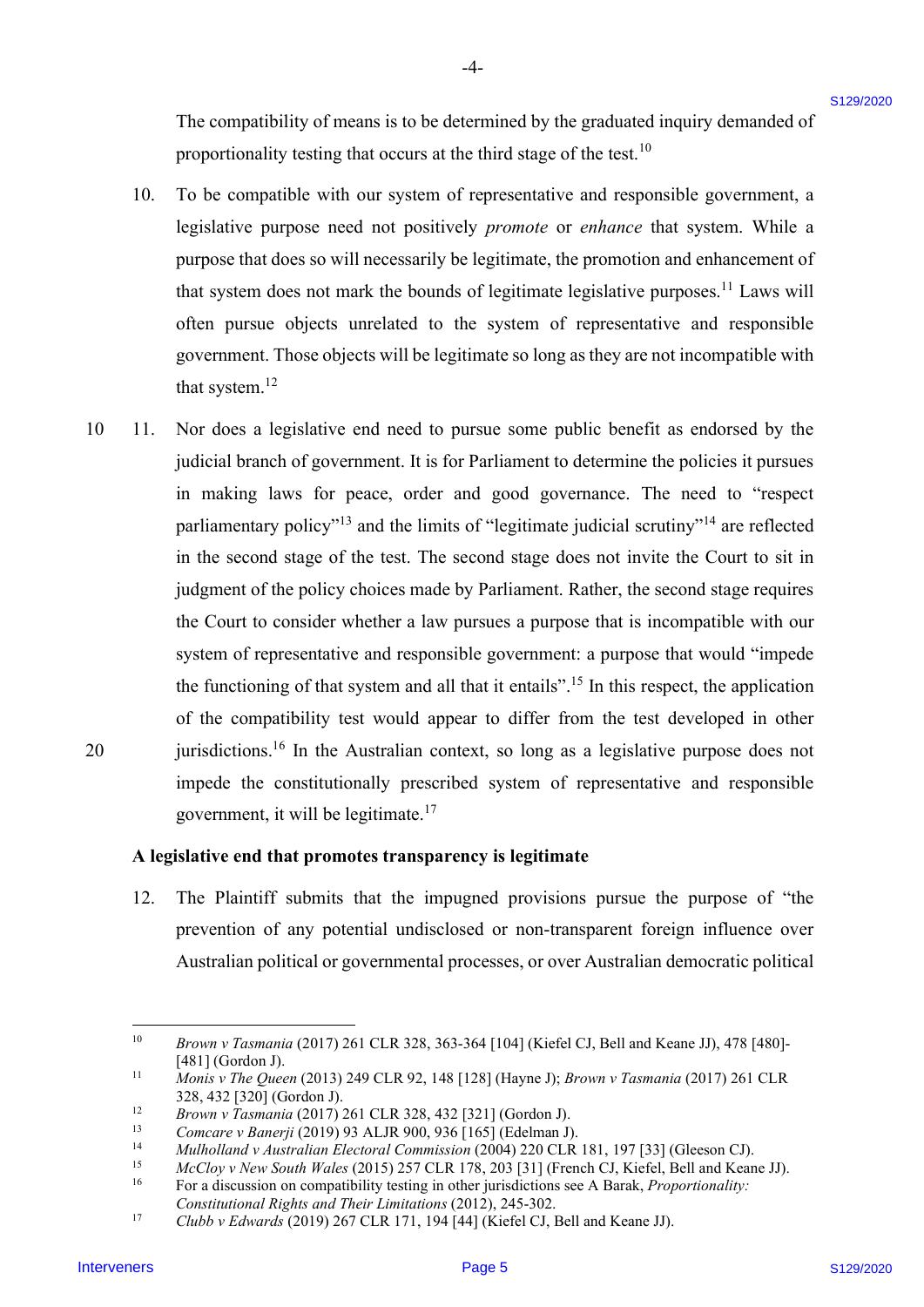rights or duties, regardless of whether that influence is malicious, harmful to, or in conflict with, the interests of Australia".<sup>18</sup> The Plaintiff says this purpose is incompatible with the maintenance of our system of representative and responsible incompatible with the maintenance of our system of representative and responsible government because it "prevents communication within the Australian political system government because it "prevents communication within the Australian political system of advancing policy positions favourable to foreign actors".<sup>19</sup>

-5- 5-

- 13. The First Defendant and the Attorney-General of the Commonwealth (intervening) The First Defendant and the Attorney-General of the Commonwealth (intervening) (Commonwealth) submit that the impugned provisions pursue the purpose of (Commonwealth) submit that the impugned provisions pursue the purpose of "protecting Australia's sovereignty by reducing the risk of foreign interference in "protecting Australia's sovereignty by reducing the risk of foreign interference in Australia's political or governmental processes", which they say is not only legitimate Australia's political or governmental processes", which they say is not only legitimate 10 but serves to preserve and enhance the system of representative and responsible but serves to preserve and enhance the system of representative and responsible government. $20$ rights or dotties, regardless of whether that influence is maticiaus, harmful to, or in<br>courtes with the interveners of American Page 1218. Planeling any the interveners<br>of example with the transitions of the various of t 13.
	- 14. South Australia makes no submission as to the proper purpose of the impugned South Australia makes no submission as to the proper purpose of the impugned provisions. Nothing in this submission should be understood as detracting from the provisions. Nothing in this submission should be understood as detracting from the submissions put by the Commonwealth about the purpose of those provisions. submissions put by the Commonwealth about the purpose of those provisions. 14.
- 15. South Australia submits that even if the Court accepts that at some level of generality South Australia submits that even ifthe Court accepts that at some level of generality the impugned provisions serve a purpose of the kind identified by the Plaintiff (be that the impugned provisions serve <sup>a</sup> purpose of the kind identified by the Plaintiff (be that the only purpose of the provisions, or an ancillary purpose to that posited by the the only purpose of the provisions, or an ancillary purpose to that posited by the Commonwealth) then, contrary to the Plaintiff's submission, $^{21}$  that purpose is not incompatible with the constitutionally prescribed system of representative and incompatible with the constitutionally prescribed system of representative and 20 responsible government. responsible government. 15.
	- 16. The Plaintiff submits that the purpose is illegitimate "because it prevents The Plaintiff submits that the purpose is illegitimate "because it prevents communication within the Australian political system of advancing policy positions communication within the Australian political system of advancing policy positions favourable to foreign actors".<sup>22</sup> While it is doubtful that this is the effect of the provisions,<sup>23</sup> to reason that the *purpose* of the provisions is illegitimate by reference to their burdening *effect* elides the purpose of a law with its operation and effect. 16.
	- 17. A purpose of preventing undisclosed or non-transparent foreign influence over A purpose of preventing undisclosed or non-transparent foreign influence over Australian political or governmental processes is a purpose that promotes transparency Australian political or governmental processes is <sup>a</sup> purpose that promotes transparency of foreign influence over those processes. For the reasons that follow, such a purpose of foreign influence over those processes. For the reasons that follow, such <sup>a</sup> purpose 17.

<sup>&</sup>lt;sup>18</sup> PS at [36]. 18

<sup>&</sup>lt;sup>19</sup> PS at [45]. 19

<sup>&</sup>lt;sup>20</sup> CS at [33], [36].  $20$ 

<sup>&</sup>lt;sup>21</sup> PS at [45]. 21

<sup>&</sup>lt;sup>22</sup> PS at [45]. 22

<sup>&</sup>lt;sup>23</sup> See CS at [38]. 23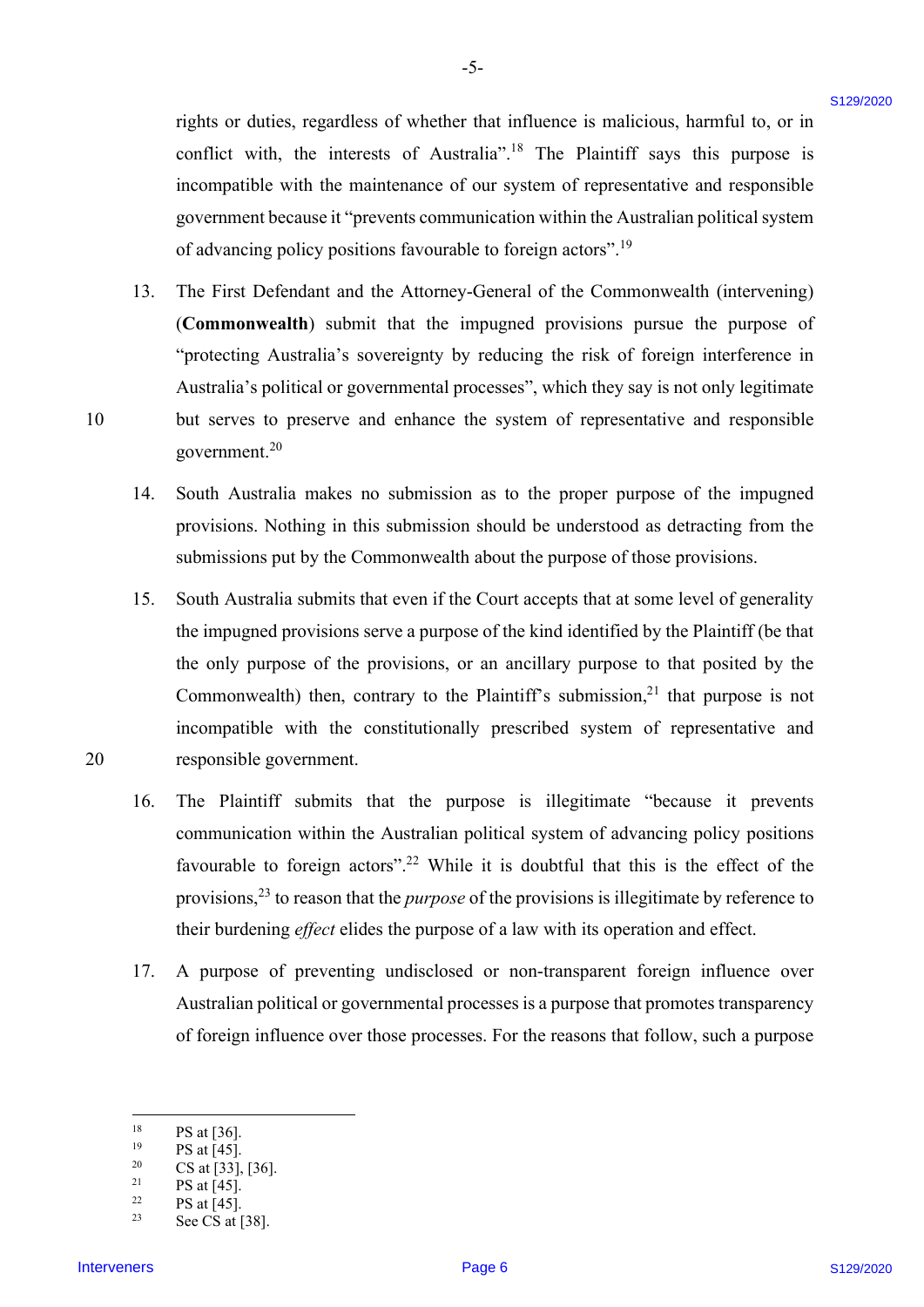is not only compatible with our system of representative and responsible government, is not only compatible with our system of representative and responsible government,

-6- -6-

it preserves and enhances that system and is necessarily legitimate.

## Transparency protects against actual and perceived corruption and undue influence Transparency protects against actual andperceived corruption and undue influence

- 18. This Court has acknowledged the important role transparency plays in our system of representative and responsible government in protecting our institutions of government from actual and perceived corruption and undue influence. government from actual and perceived corruption and undue influence. 18.
- 19. In Unions NSW v New South Wales (**Unions**),<sup>24</sup> the plurality accepted that the general purpose of Part 6 of the Election Funding, Expenditure and Disclosures Act 1981 purpose of Part 6 of the Election Funding, Expenditure and Disclosures Act 1981 (NSW) (the EFED Act) was to secure and promote the actual and perceived integrity (NSW) (the EFED Act) was to secure and promote the actual and perceived integrity 10 of the Parliament and other institutions of government in New South Wales in circumstances where undue, corrupt or hidden influences over those institutions, their circumstances where undue, corrupt or hidden influences over those institutions, their members or their processes presented an integrity risk. The plurality also accepted that members or their processes presented an integrity risk. The plurality also accepted that the general provisions of the EFED Act that sought to remove the need for and the the general provisions of the EFED Act that sought to remove the need for and the ability to make large-scale donations to a party or candidate, together with the ability to make large-scale donations to a party or candidate, together with the provisions that required public scrutiny of donations and expenditure, were directed to provisions that required public scrutiny of donations and expenditure, were directed to that mischief.<sup>25</sup> The Court did not doubt the legitimacy of that purpose, but held that the impugned provisions did not have a rational connection with that purpose in the the impugned provisions did not have a rational connection with that purpose in the way that the general provisions did. $2<sup>6</sup>$ Is not only comparible with our system of representative and responsible government,<br>
if preserves and cohoices that system and is accousing bigadiants.<br>
Interveners of contents of the system and is accousing bigadiants.<br> 19.
- 20. In McCloy, the Court considered provisions of the EFED Act which imposed a cap on 20 political donations and prohibited political donations from certain donors. Following political donations and prohibited political donations from certain donors. Following Unions, the EFED Act had been amended to insert an express statement of legislative Unions, the EFED Act had been amended to insert an express statement of legislative object, which included "to establish a fair and transparent election funding, object, which included "to establish <sup>a</sup> fair and transparent election funding, expenditure and disclosure scheme", "to facilitate public awareness of political expenditure and disclosure scheme", "to facilitate public awareness of political donations" and "to help prevent corruption and undue influence in the government of donations" and "to help prevent corruption and undue influence in the government of [New South Wales]".<sup>27</sup> The plurality observed that the impugned provisions were most clearly directed to the third of these objects, and perhaps also the ancillary purpose of clearly directed to the third of these objects, and perhaps also the ancillary purpose of 20.

 $^{24}$  (2013) 252 CLR 530, 545 [8], 557 [49], 558 [53] (French CJ, Hayne, Crennan, Kiefel and Bell JJ). See also McCloy v New South Wales (2015) 257 CLR 178, 196 [7] (French CJ, Kiefel, Bell and Keane JJ). Keane JJ).  $24$ 

<sup>25</sup> 25 Unions NSW v New South Wales (2013) 252 CLR 530, 558 [53] (French CJ, Hayne, Crennan, Kiefel and Bell JJ). See also McCloy v New South Wales (2015) 257 CLR 178, 197 [9] (French CJ, Kiefel, Bell and Keane JJ). Bell and Keane JJ).

<sup>26</sup> 26 Unions NSW v New South Wales (2013) 252 CLR 530, 557 [51], 558 [53] (French CJ, Hayne, Unions NSW v New South Wales (2013) 252 CLR 530, 557 [51], 558 [53] (French CJ, Hayne, Crennan, Kiefel and Bell JJ). Crennan, Kiefel and Bell JJ).

<sup>27</sup> Quoted in McCloy v New South Wales (2015) 257 CLR 178, 197 [8] (French CJ, Kiefel, Bell and Keane JJ). Keane JJ). 27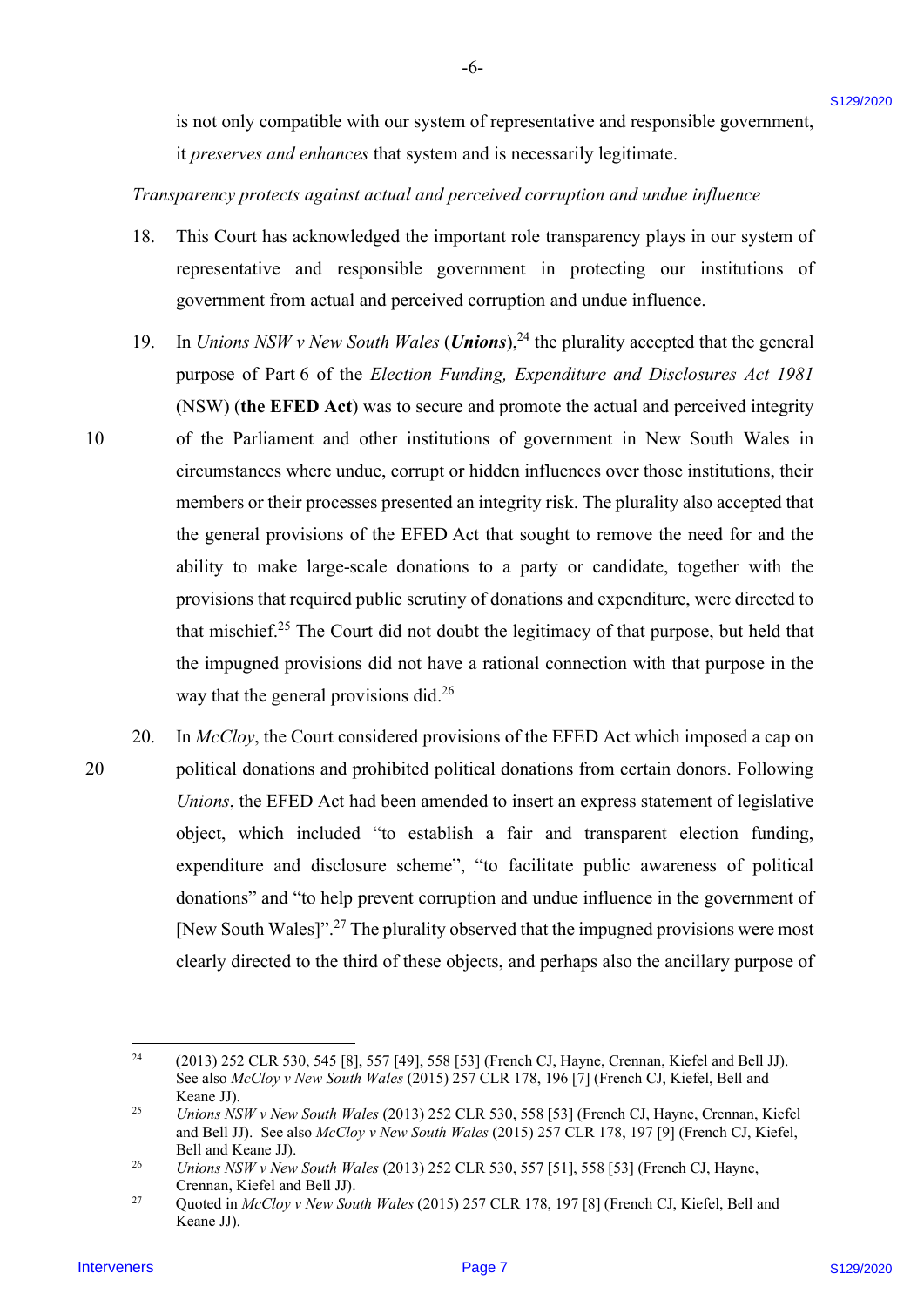overcoming perceptions of corruption and undue influence.<sup>28</sup> The Court considered that these purposes were not only compatible with the system of representative that these purposes were not only compatible with the system of representative government, but in fact preserved and enhanced that system.<sup>29</sup> In considering whether the measures were appropriate and adapted to the pursuit of that legitimate end, the the measures were appropriate and adapted to the pursuit of that legitimate end, the plurality acknowledged the importance of requiring the disclosure of donations, before plurality acknowledged the importance of requiring the disclosure of donations, before holding that disclosure alone could not be as effective as capping donations in holding that disclosure alone could not be as effective as capping donations in achieving the anti-corruption purposes of the impugned legislation.<sup>30</sup>

-7- -7-

Transparency better secures informed electoral choices Transparency better secures informed electoral choices

- 21. The importance of transparency to our system of representative and responsible The importance of transparency to our system of representative and responsible 10 government has long been recognised. In Smith v Oldham,<sup>31</sup> this Court acknowledged that transparency better secures informed electoral choices. The Court considered a that transparency better secures informed electoral choices. The Court considered <sup>a</sup> provision of the Commonwealth Electoral Act 1902-1911 (Cth) which required that during an election period, authors disclose their name and address on every publication during an election period, authors disclose their name and address on every publication commenting upon any candidate, political party, or issue being submitted to electors. commenting upon any candidate, political party, or issue being submitted to electors. 21. 10
- 22. After observing that attribution requirements in electoral laws had not been uncommon After observing that attribution requirements in electoral laws had not been uncommon for at least the last half century, Griffith CJ stated that "the freedom of choice of the electors at elections may be influenced by the weight attributed by the electors to electors at elections may be influenced by the weight attributed by the electors to printed articles, which weight may be greater or less than would be attributed to those printed articles, which weight may be greater or less than would be attributed to those articles if the electors knew the real authors".<sup>32</sup> His Honour explained that "many 20 electors…rely upon authority; and they be less likely to be misled or unduly influenced electors...rely upon authority; and they be less likely to be misled or unduly influenced if they know the authority upon which they are asked to rely".<sup>33</sup> His Honour found that the impugned provision was supported by the Commonwealth Parliament's power to the impugned provision was supported by the Commonwealth Parliament's power to make laws regulating the conduct of persons in regard to elections. make laws regulating the conduct of persons in regard to elections. overcoming perceptions of corruption and undue influence.<sup>24</sup> The Court considered<br>
that these papears was out cally computed with the system of rapical<br>anti-<br>physical galacteristic second proportions and distinct that th 22.
	- 23. To similar effect, Isaacs J stated that it was of "first importance" that an elector "not To similar effect, Isaacs <sup>J</sup> stated that it was of "first importance" that an elector "not be led by misrepresentation or concealment of any material circumstance", even be led by misrepresentation or concealment of any material circumstance", even innocently, "into forming and consequently registering a political judgment different innocently, "into forming and consequently registering <sup>a</sup> political judgment different 23.

<sup>28</sup> 28 McCloy v New South Wales (2015) 257 CLR 178, 203 [33], 204 [34] (French CJ, Kiefel, Bell and McCloy v New South Wales (2015) 257 CLR 178, 203 [33], 204 [34] (French CJ, Kiefel, Bell and Keane JJ). Keane JJ).

<sup>29</sup> 29 McCloy v New South Wales (2015) 257 CLR 178, 208 [47], 209 [53] (French CJ, Kiefel, Bell and McCloy v New South Wales (2015) 257 CLR 178, 208 [47], 209 [53] (French CJ, Kiefel, Bell and Keane JJ). Keane JJ).

<sup>30</sup> 30 McCloy v New South Wales (2015) 257 CLR 178, 211 [61] (French CJ, Kiefel, Bell and Keane JJ). McCloy v New South Wales (2015) 257 CLR 178, 211 [61] (French CJ, Kiefel, Bell and Keane JJ).

 $31$  (1912) 15 CLR 355. 31

<sup>32</sup> 32 Smith v Oldham (1912) 15 CLR 355, 358 (Griffith CJ). Smith v Oldham (1912) <sup>15</sup> CLR 355, 358 (Griffith CJ).

<sup>33</sup> 33 Smith v Oldham (1912) 15 CLR 355, 358 (Griffith CJ). Smith v Oldham (1912) <sup>15</sup> CLR 355, 358 (Griffith CJ).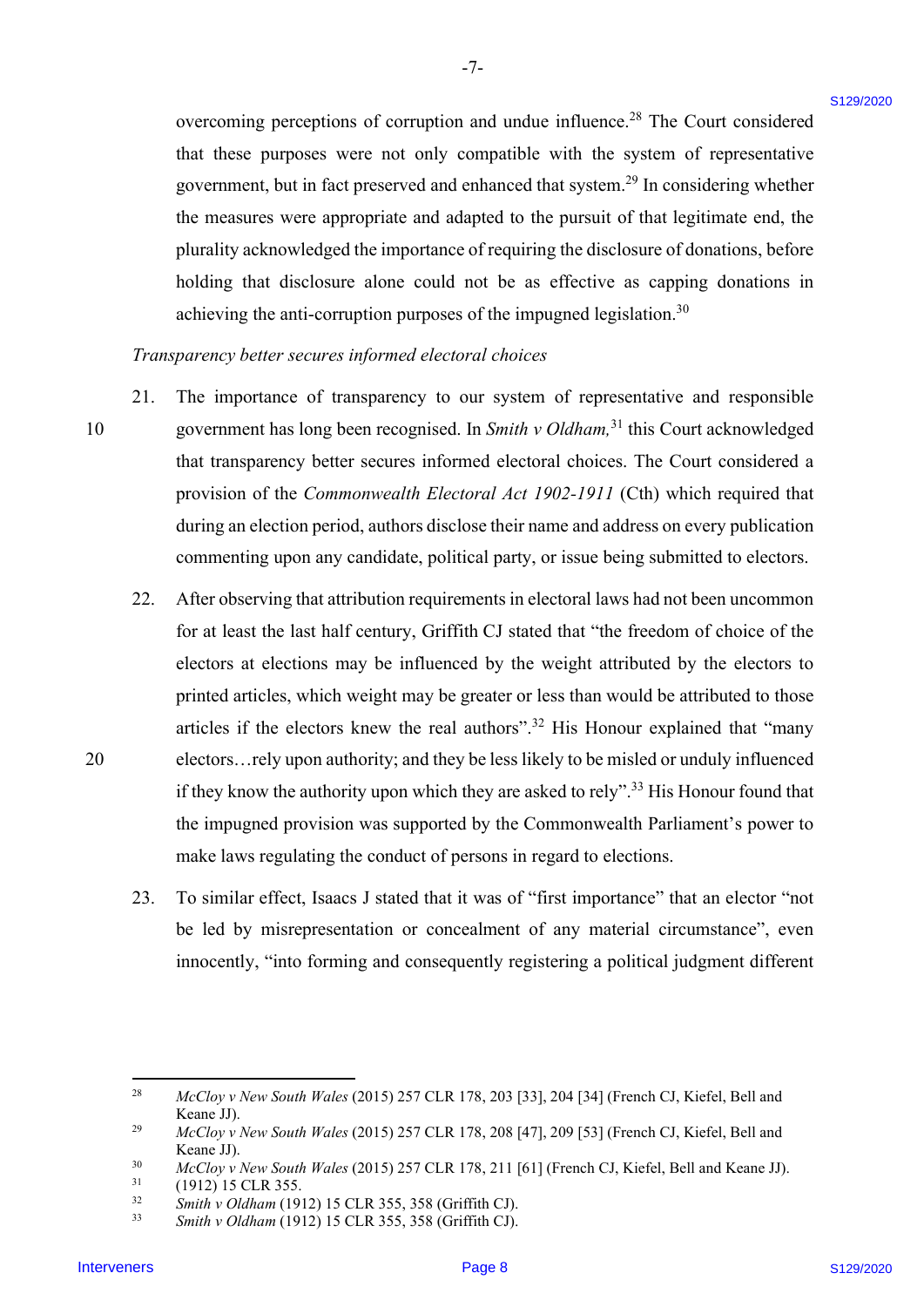from that which he would have formed and registered had he known the real from that which he would have formed and registered had he known the real circumstances".<sup>34</sup> His Honour went on to say: $35$ 

-8- -8-

Even when nothing is conveyed but advice or opinion, the identity of the person Even when nothing is conveyed but advice or opinion, the identity of the person proferring it, if not withheld, might for various reasons seriously affect its value proferring it, if not withheld, might for various reasons seriously affect its value and weight in the minds of the electors. The testimony of a witness in a Court of Justice might be differently appraised if his true personality were undisclosed, Justice might be differently appraised if his true personality were undisclosed, or if, on the other hand, his interest, his experience, and possibly, his past career, or if, on the other hand, his interest, his experience, and possibly, his past career, were placed before the jury. were placed before the jury.

Not less important may be the personality of those who by the most extensive Not less important may be the personality of those who by the most extensive 10 and effective means known to society disseminate in a great national controversy and effective means known to society disseminate in agreat national controversy their assertions of facts, opinions, and advice, for the very purpose of influencing their assertions of facts, opinions, and advice, for the very purpose of influencing the result. the result.

> This was sufficient to sustain the provision as a valid exercise of Commonwealth This was sufficient to sustain the provision as <sup>a</sup> valid exercise of Commonwealth legislative power.<sup>36</sup>

- 24. While Smith v Oldham was decided well before this Court discerned the existence of the implied freedom of political communication, that does not detract from the the implied freedom of political communication, that does not detract from the significance of the decision for present purposes. Its significance lies in the Court's significance of the decision for present purposes. Its significance lies in the Court's identification of the role that transparency plays in better securing the informed vote identification of the role that transparency plays in better securing the informed vote of electors. Transparency regarding the source of communications ensures voters are 20 duly informed. Far from being incompatible with our system of representative and duly informed. Far from being incompatible with our system of representative and responsible government, Smith v Oldham supports a conclusion that transparency of influence of electors preserves and enhances that system. South Australia submits that influence of electors preserves and enhances that system. South Australia submits that a purpose of that kind is necessarily legitimate. a purpose of that kind is necessarily legitimate. from thus which he would have formed and registered had he known the radio control of the Hamiltonian Control of the method is the signal method in the signal method is the signal method in the signal method is the signal 24.
	- 25. The importance of transparency in ensuring informed electoral choice has also been The importance of transparency in ensuring informed electoral choice has also been recognised in other liberal democracies. In Harper v Canada (Attorney General),<sup>37</sup> the Supreme Court of Canada upheld the validity of legislative provisions that imposed Supreme Court of Canada upheld the validity of legislative provisions that imposed attribution, registration and disclosure requirements in federal elections. The majority attribution, registration and disclosure requirements in federal elections. The majority held the provisions did not infringe the right to vote protected by s 3 of the Canadian Charter of Rights and Freedoms (Charter) because they enhanced that right.<sup>38</sup> Their 25,

10

<sup>34</sup> 34 Smith v Oldham (1912) 15 CLR 355, 362 (Isaacs J). Smith v Oldham (1912) <sup>15</sup> CLR 355, 362 (Isaacs J).

<sup>35</sup> 35 Smith v Oldham (1912) 15 CLR 355, 363 (Isaacs J). Smith v Oldham (1912) <sup>15</sup> CLR 355, 363 (Isaacs J).

<sup>&</sup>lt;sup>36</sup> Justice Issacs also considered this conclusion was supported by precedent. His Honour referred to Alcott v Emden (1904) 68 JP 434 where the Court of King's Bench Division upheld a conviction for Alcott v Emden (1904) 68 JP 434 where the Court of King's Bench Division upheld a conviction for an offence against an attribution requirement in an electoral law. Isaacs J observed that in that case an offence against an attribution requirement in an electoral law. Isaacs <sup>J</sup> observed that in that case "[t]he substantial consideration is that for the better securing a true election the disclosure of authorship was insisted on": 364. authorship was insisted on": 364. 36

 $^{37}$  [2004] 1 SCR 827. 37

<sup>38</sup> 38 Harper v Canada (Attorney General) [2004] 1 SCR 827, 897-898 [140] (Bastarache J delivering the Harper v Canada (Attorney General) [2004] 1 SCR 827, 897-898 [140] (Bastarache <sup>J</sup> delivering the judgment of Iacobucci, Bastarache, Arbour, LeBel, Deschamps and Fish JJ).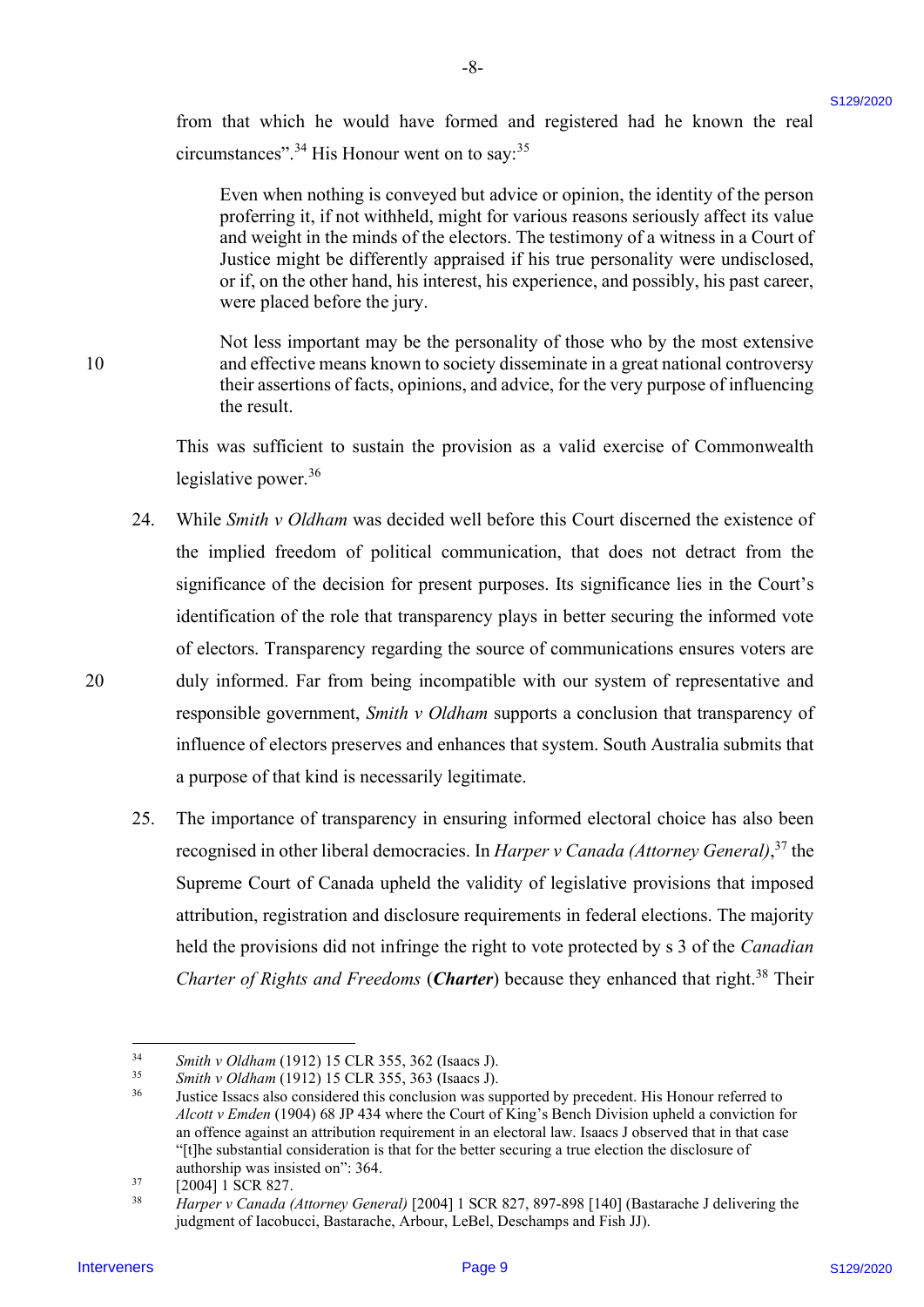Honours accepted that transparency advances an informed vote because, with Honours accepted that transparency advances an informed vote because, with disclosure, voters are made aware of who contributes and who spends in the electoral disclosure, voters are made aware of who contributes and who spends in the electoral process and thus who stands behind electoral communications.<sup>39</sup> While their Honours found that the provisions limited the freedom of expression protected by s 2(b) of the Charter, the limitation was held to be justified. $40$  One of the objectives advanced by the provisions was to provide voters with relevant election information, which was the provisions was to provide voters with relevant election information, which was said to be a pressing and substantial objective given it enhances the Charter value of informed voting.<sup>41</sup> The minority also upheld the validity of the attribution, registration and disclosure requirements, finding they "serve the interests of transparency and an and disclosure requirements, finding they "serve the interests of transparency and an 10 informed vote in the political process" and were justified.<sup>42</sup> Ilensurs accepted that ranopateners advantages an informed vote because, with dislocations, votes and who particles and who particles and who particles in the declevation of the constraints of the constraints of the const

-9- -9-

- 26. In BC Freedom of Information and Privacy Association v British Columbia (Attorney General), $43$  the Supreme Court of Canada upheld the validity of a law imposing registration requirements on third party "sponsors" of election "advertising" during elections. The Court found that the legislative purpose "was to allow 'ordinary elections. The Court found that the legislative purpose "was to allow 'ordinary citizens' to 'clearly see' who is behind the messages they receive during a campaign citizens' to 'clearly see' who is behind the messages they receive during a campaign period, thus promoting informed voting."<sup>44</sup> The Court held that to "increase transparency, openness, and public accountability in the electoral processes, and thus transparency, openness, and public accountability in the electoral processes, and thus to promote an informed electorate" was a pressing and substantial objective.<sup>45</sup> 26.
- 27. In Viereck v United States,<sup>46</sup> the Supreme Court of the United States considered 20 whether a conviction for failure to disclose certain activities undertaken by a foreign whether <sup>a</sup> conviction for failure to disclose certain activities undertaken by <sup>a</sup> foreign agent could be sustained. After observing the general purpose of the legislation was to agent could be sustained. After observing the general purpose of the legislation was to "identify agents of foreign principals who might engage in subversive acts or in "identify agents of foreign principals who might engage in subversive acts or in spreading foreign propaganda, and to require them to make public record of the nature spreading foreign propaganda, and to require them to make public record of the nature of their employment", the majority held that as a matter of statutory construction, the of their employment', the majority held that as <sup>a</sup> matter of statutory construction, the law only required disclosure of those activities that a foreign agent carried out on law only required disclosure of those activities that <sup>a</sup> foreign agent carried out on 27. 20

<sup>39</sup> 39 Harper v Canada (Attorney General) [2004] 1 SCR 827, 898 [140] (Bastarache J). Harper v Canada (Attorney General) [2004] 1 SCR 827, 898 [140] (Bastarache J).

<sup>40</sup> 40 Harper v Canada (Attorney General) [2004] 1 SCR 827, 897 [138]-[139], 898-900 [142]-[146] Harper v Canada (Attorney General) [2004] 1 SCR 827, 897 [138]-[139], 898-900 [142]-[146] (Bastarache J). (Bastarache J).

<sup>41</sup> 41 Harper v Canada (Attorney General) [2004] 1 SCR 827, 898 [142]. Harper v Canada (Attorney General) [2004] 1 SCR 827, 898 [142].

<sup>42</sup> 42 Harper v Canada (Attorney General) [2004] 1 SCR 827, 853 [48] (McLachlin CJ and Major J Harper v Canada (Attorney General) [2004] 1 SCR 827, 853 [48] (McLachlin CJ and Major <sup>J</sup> delivering the judgment of McLachlin CJ, Major and Binnie JJ). delivering the judgment of McLachlin CJ, Major and Binnie JJ).

<sup>43</sup> (2017) 1 SCR 93, 119 [59] (McLachlin CJ delivering the judgment of the Court). (2017) 1 SCR 93, 119 [59] (McLachlin CJ delivering the judgment of the Court). 43

<sup>&</sup>lt;sup>44</sup> BC Freedom of Information and Privacy Association v British Columbia (Attorney General) (2017) 1 SCR 93, 110-111 [34] (McLachlin CJ). (2017) 1 SCR 93, 110-111 [34] (McLachlin CJ). 44

<sup>45</sup> 45 BC Freedom of Information and Privacy Association v British Columbia (Attorney General) (2017) 1 SCR 93, 117 [51] (McLachlin CJ). (2017) 1 SCR 93, 117 [51] (McLachlin CJ).

<sup>46</sup> 318 US 236 (1942). 318 US 236 (1942). 46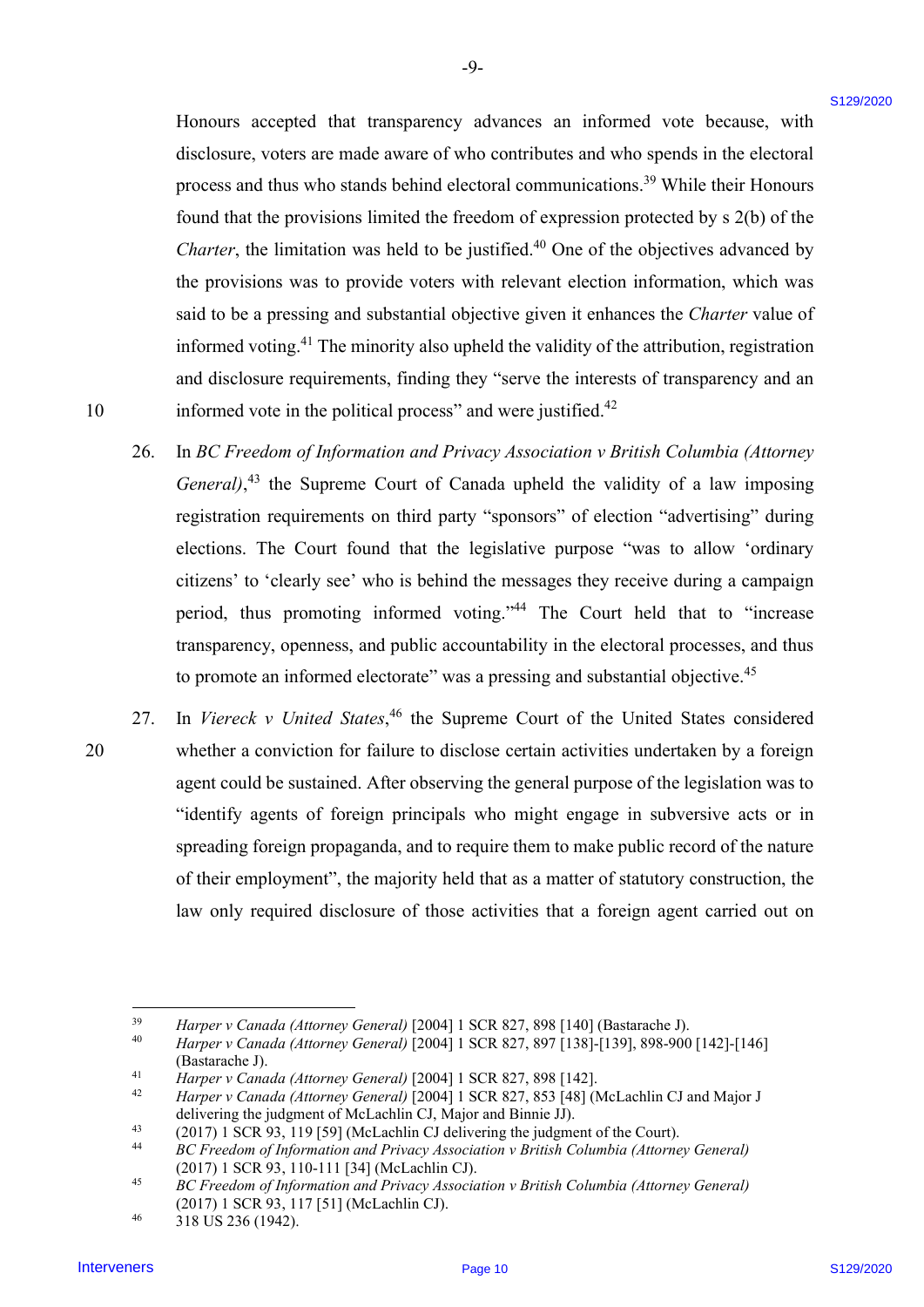behalf of a foreign principal.<sup>47</sup> Their Honours said that "[w]hile Congress undoubtedly had a general purpose to regulate agents of foreign principals in the public interest by had a general purpose to regulate agents of foreign principals in the public interest by directing them to register and furnish such information as the Act prescribed", the directing them to register and furnish such information as the Act prescribed', the Court could not add other requirements merely because they think "they might more Court could not add other requirements merely because they think "they might more successfully have effectuated that purpose".<sup>48</sup> Justice Black observed that the legislation was:<sup>49</sup>

-10- -10-

intended to provide an appropriate method to obtain information essential for the intended to provide an appropriate method to obtain information essential for the proper evaluation of political propaganda emanating from hired agents of foreign countries. … Resting on the fundamental constitutional principal that our people, countries. ... Resting on the fundamental constitutional principal that our people, 10 adequately informed, may be trusted to distinguish between the true and the false, the bill is intended to label information of foreign origin so that hearers false, the bill is intended to label information of foreign origin so that hearers and readers may not be deceived by the belief that the information comes from and readers may not be deceived by the belief that the information comes from a disinterested source. a disinterested source.

> His Honour held that such legislation implements, rather than detracts from, the prized His Honour held that such legislation implements, rather than detracts from, the prized freedoms guaranteed by the First Amendment.<sup>50</sup>

#### Transparency better secures informed government decision-making Transparency better secures informed government decision-making

- 28. The promotion of transparency of influence over Australian political and governmental The promotion of transparency of influence over Australian political and governmental processes is also important to better secure informed decisions in the exercise of processes is also important to better secure informed decisions in the exercise of legislative and executive power. Just as electors may form different electoral legislative and executive power. Just as electors may form different electoral 20 judgments where they know the "real circumstances" underlying assertions of fact, judgments where they know the "real circumstances" underlying assertions of fact, opinions and advice, $51$  including the identity of the persons making those assertions and the interests they may seek to advance, so too may Members of Parliament, and the interests they may seek to advance, so too may Members of Parliament, Ministers and administrative decision-makers form different judgements in the Ministers and administrative decision-makers form different judgements in the exercise of legislative and executive power where those circumstances are known. exercise of legislative and executive power where those circumstances are known. behall of a foreign principal.<sup>6</sup> Their Hotsons suid that "[w]bit Congress undisolehedly<br>
Ind a givinal Dispose to regulate agents of foreign principals in the politic accost by<br>
distribution of the strained chiral materi 28.
	- 29. The importance of informed decision-making to the functioning of our system of The importance of informed decision-making to the functioning of our system of representative and responsible government is undeniable. In Comcare v Banerji,<sup>52</sup> this Court reflected on the significance of governments receiving high quality, frank and Court reflected on the significance of governments receiving high quality, frank and impartial advice from public servants. This was said to be "highly desirable if not impartial advice from public servants. This was said to be "highly desirable if not essential to the proper functioning of the system of representative and responsible essential to the proper functioning of the system of representative and responsible 29.

<sup>47</sup> 47 Viereck v United States, 318 US 236, 241, 247 (Chief Justice Stone delivering the opinion of the Viereck v United States, 318 US 236, 241, 247 (Chief Justice Stone delivering the opinion of the Court) (1942). Court) (1942).

<sup>48</sup> 48 Viereck v United States, 318 US 236, 241, 243-244 (Chief Justice Stone) (1942). Viereck v United States, 318 US 236, 241, 243-244 (Chief Justice Stone) (1942).

<sup>49</sup> 49 Viereck v United States, 318 US 236, 251 (Douglas J concurring) (1942). Justice Black was in dissent in the result, taking a different view of the appropriate construction of the relevant provision. 50 50

Viereck v United States, 318 US 236, 251 (1942). Viereck v United States, 318 US 236, 251 (1942).

<sup>51</sup> 51 Smith v Oldham (1912) 15 CLR 355, 362-363 (Isaacs J). Smith v Oldham (1912) <sup>15</sup> CLR 355, 362-363 (Isaacs J). 52

 $52 \qquad (2019)$  93 ALJR 900.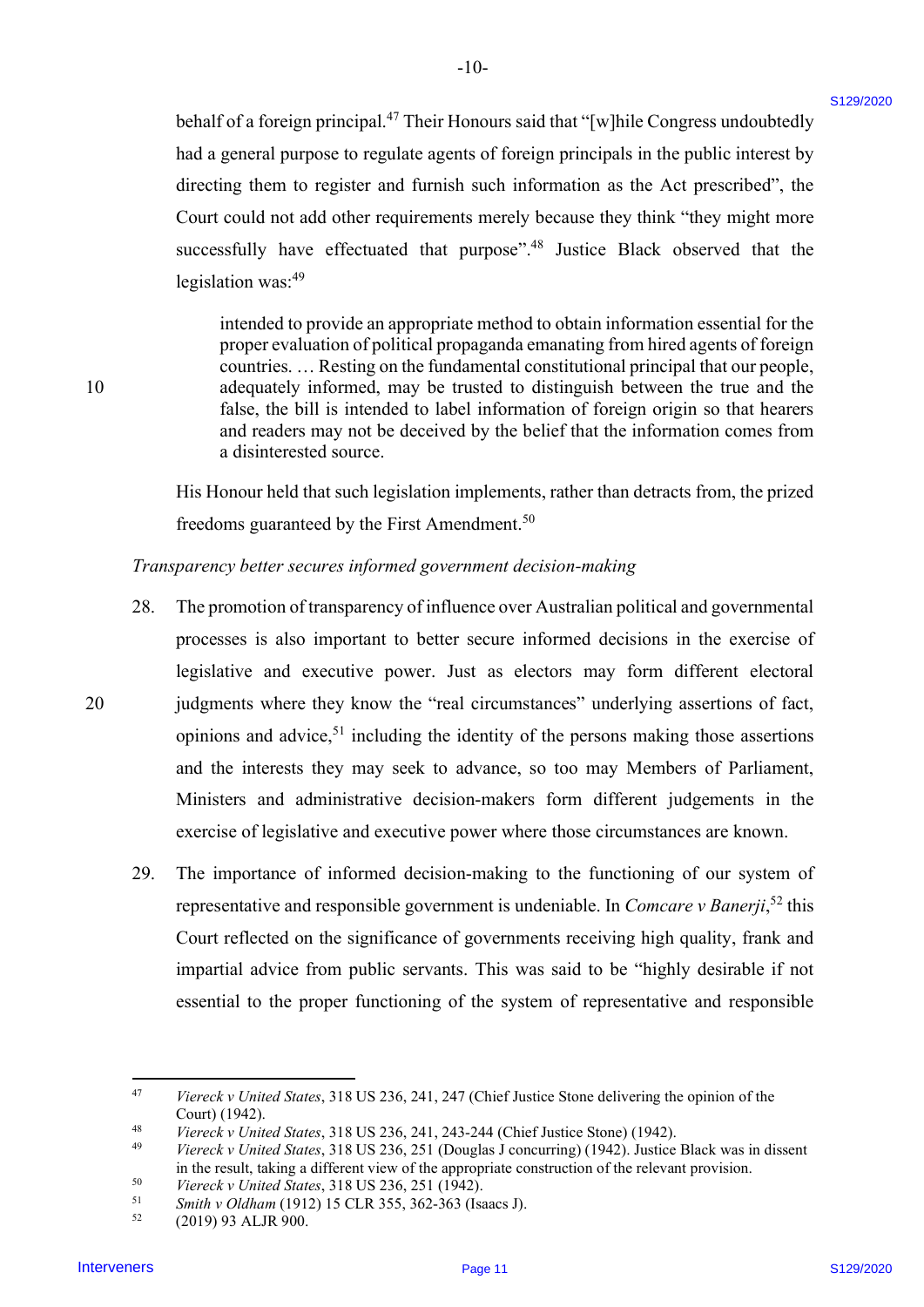government"<sup>53</sup> and to "enhance both the exercise of the executive power of the Commonwealth and the political accountability of Ministers for the exercise of the Commonwealth and the political accountability of Ministers for the exercise of the executive power of the Commonwealth".<sup>54</sup> Those external to the public service are, of course, not subject to the requirement of impartiality: they may seek to influence course, not subject to the requirement of impartiality: they may seek to influence government in the furtherance of their own interests and consistently with their own government in the furtherance of their own interests and consistently with their own beliefs. But the decision highlights the importance of well-informed exercises of beliefs. But the decision highlights the importance of well-informed exercises of governmental powers to the functioning of our system of representative and governmental powers to the functioning of our system of representative and responsible government and to public confidence in that system. responsible government and to public confidence in that system.

-11- -l1-

10

20

30. The importance of well-informed decisions is not confined to decisions made at high The importance of well-informed decisions is not confined to decisions made at high 10 levels of government: it applies at all levels. The rule of practice that "when making a levels of government: it applies at all levels. The rule of practice that "when making a decision, administrative decision-makers are generally obliged to have regard to the decision, administrative decision-makers are generally obliged to have regard to the best and most current information available" is a recognised "feature of good public best and most current information available" is a recognised "feature of good public administration".<sup>55</sup> 30.

31. Moreover, in observing that the freedom of political communication was not "one-way Moreover, in observing that the freedom of political communication was not "one-way traffic" in Australian Capital Television Ltd v Commonwealth,<sup>56</sup> Mason CJ described the purpose of our system of representative and responsible government as being the purpose of our system of representative and responsible government as being "government by the people through their elected representatives". His Honour "government by the people through their elected representatives". His Honour reflected on the need for elected representatives to "ascertain the views of the electorate" and the importance of freedom of communication in enabling the electorate" and the importance of freedom of communication in enabling the 20 government "to be responsive to the needs and wishes of the people".<sup>57</sup> Since transparency allows elected representatives to know the real circumstances underlying transparency allows elected representatives to know the real circumstances underlying assertions of fact, opinions and advice, it can only assist the elected representatives to assertions of fact, opinions and advice, it can only assist the elected representatives to discern the needs and wishes of the people and thereby fulfill the purpose of discern the needs and wishes of the people and thereby fulfill the purpose of representative government. representative government. government"<sup>33</sup> and to "enhance both the exercise of the accounts power of the Counterwells and the political secondarily (N finishes for the counterwells) and the counterwells of the counterpart of the exercise of the ex 31.

#### Conclusion Conclusion

32. A purpose that promotes transparency of influence over political and government 32. A purpose that promotes transparency of influence over political and government processes is, for the reasons outlined above, not only compatible with our processes is, for the reasons outlined above, not only compatible with our constitutionally prescribed system of representative and responsible government, it is constitutionally prescribed system of representative and responsible government, it is

<sup>53</sup> 53 Comcare v Banerji (2019) 92 ALJR 900, 913 [34] (Kiefel CJ, Bell, Keane and Nettle JJ).

<sup>54</sup> 54 Comcare v Banerji (2019) 93 ALJR 900, 925-926 [101] (Gageler J). Comcare v Banerji (2019) 93 ALJR 900, 925-926 [101] (Gageler J).

<sup>55</sup> 55 Shi v Migration Agents Registration Authority (2008) 235 CLR 286, 299 [41] (Kirby J). See also Shi v Migration Agents Registration Authority (2008) 235 CLR 286, 299 [41] (Kirby J). See also Minister for Aboriginal Affairs v Peko-Wallsend Ltd (1986) 162 CLR 24, 45 (Mason J).

<sup>56</sup> (1992) 177 CLR 106, 139. (1992) 177 CLR 106, 139. 56

<sup>57</sup> 57 Australian Capital Television Ltd v Commonwealth (1992) 177 CLR 106, 139. Australian Capital Television LtdvCommonwealth (1992) <sup>177</sup> CLR 106, 139.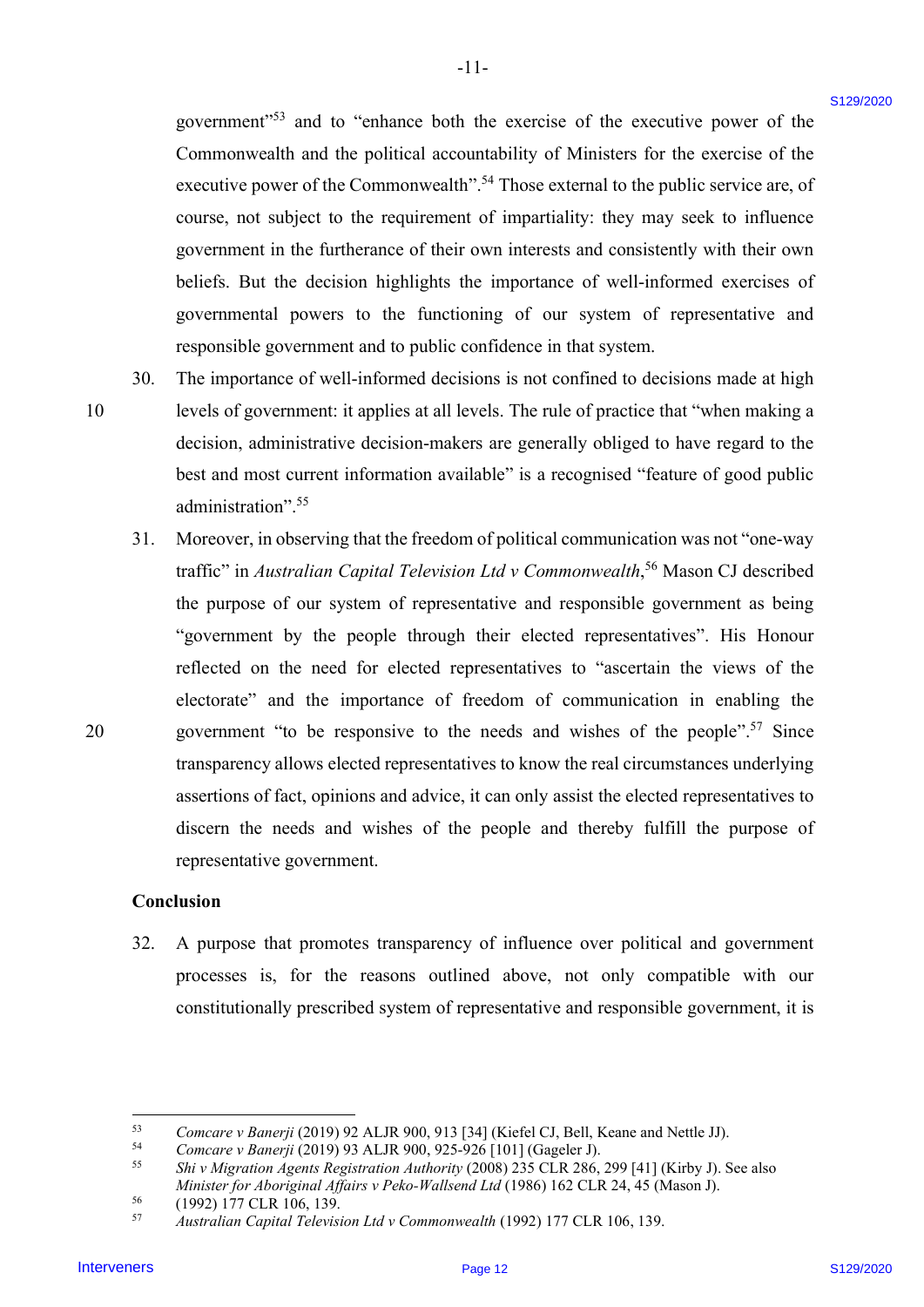"framed to enhance the practical operation"<sup>58</sup> of that system. In South Australia's submission, it is necessarily legitimate. submission, it is necessarily legitimate.

33. It follows that even if the Court accepts that at some level of generality the impugned 33. It follows that even ifthe Court accepts that at some level of generality the impugned provisions serve a purpose of the kind identified by the Plaintiff, contrary to the provisions serve <sup>a</sup> purpose of the kind identified by the Plaintiff, contrary to the Plaintiff's submission, that purpose is not incompatible with the constitutionally Plaintiff's submission, that purpose is not incompatible with the constitutionally prescribed system of representative and responsible government. prescribed system of representative and responsible government. "Francel to enhance the precised operation"<sup>38</sup> of that system. In South Australia's<br>
and<br>halon-is that is accousably logitimate,<br>
The United States that are interveners to the consistent proposed the<br>
provides serve a pr

 $-12-$ 

## Part V: TIME ESTIMATE Part V: TIME ESTIMATE

34. It is estimated that 20 minutes will be required for the presentation of South Australia's 34. Itis estimated that 20 minutes will be required for the presentation of South Australia's oral argument. oral argument.

## 10 10

Dated 23 December 2020 Dated 23 December 2020

Mwoiv got

M J Wait SC K M Scott Telephone: (08) 8207 1563 Telephone: (08) 8204 2085 Telephone: (08) 8207 1563 Telephone: (08) 8204 2085

,

.................................................. ..................................................

20 Email: Michael.Wait@sa.gov.au Email: Kelly.Scott@sa.gov.au 20 Email: Michael.Wait@sa.gov.au Email: Kelly.Scott@sa.gov.au

<sup>58</sup> Comcare v Banerji (2019) 93 ALJR 900, 925 [100] (Gageler J). 58 Comcare v Banerji (2019) 93 ALJR 900, 925 [100] (Gageler J).